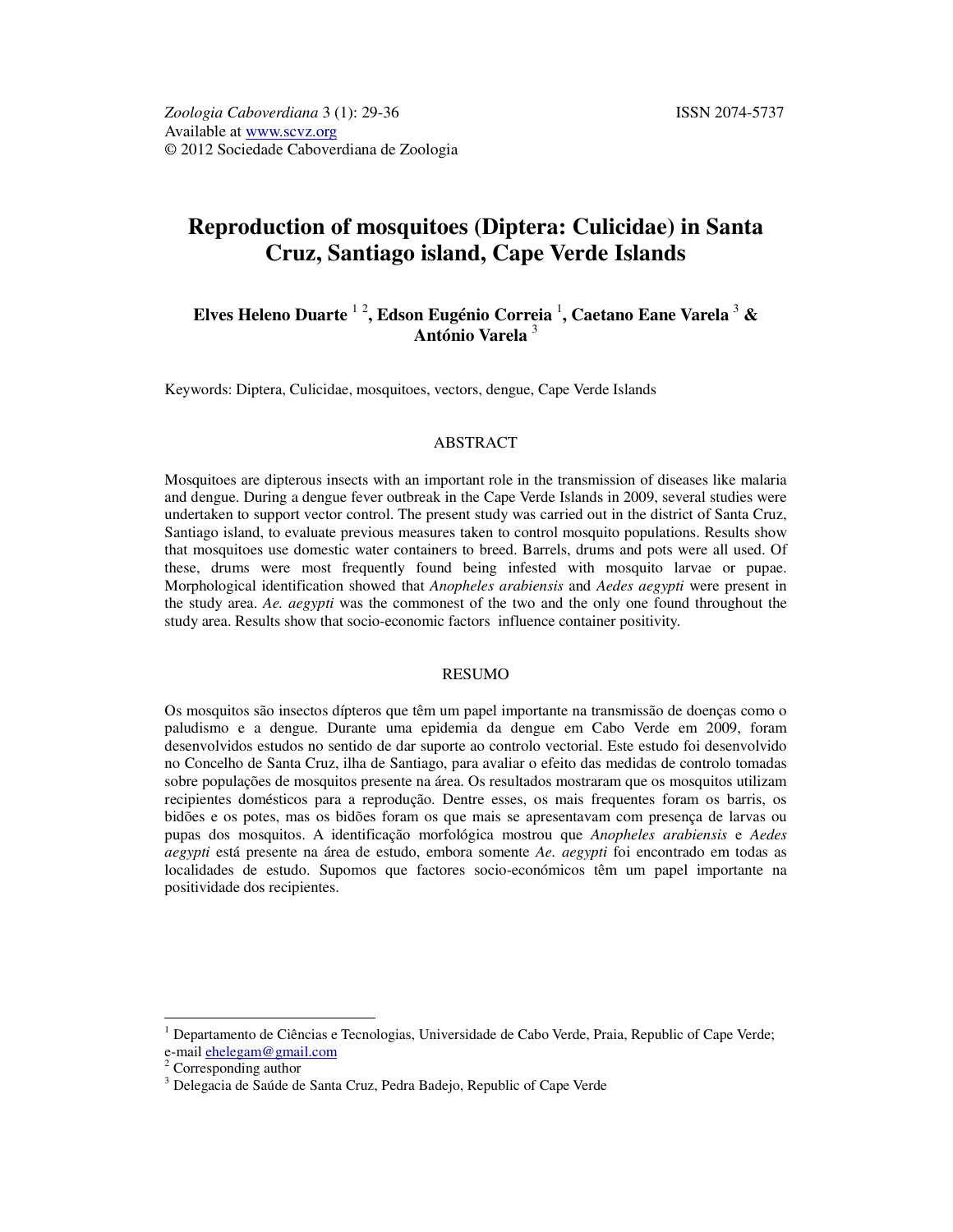### **INTRODUCTION**

Mosquitoes are dipterous insects with potentially important medical implications. They belong to the Culicidae, which include three subgroups, viz. Anophelinae, Culicinae and Toxorhynchitinae (Consoli & Oliveira 1994). In the Cape Verde Islands, the first mosquito species, *Anopheles gambiae s.l*., was reported from Santiago island in 1909 (Ribeiro *et al*. 1980). Today, 10 species, belonging to two subgroups (Anophelinae and Culicinae) and four genera (*Anopheles*, *Aedes*, *Culex* and *Culiseta*), are known to be present in the archipelago, of which *Anopheles arabiensis* Patton, 1905, *Aedes aegyti* Linnaeus *in* Hasselquist, 1762 and the *Culex pipiens* complex are the most important in relation with public health concerns (Alves *et al*. 2010).

In the Cape Verde Islands, malaria and dengue are the main diseases transmitted by mosquitoes. Malaria is one the principal vector-borne diseases, being transmitted by female mosquitoes of the genus *Anopheles*. The World Health Organization (WHO) has estimated that worldwide 3.3 billion people were at risk of acquiring malaria in 2010, while of all geographical regions, human populations in sub-Saharan Africa carry the highest risk of acquiring malaria (WHO 2011). Dengue fever is a mosquito-borne infection (arbovirose) that in recent decades has become a major international public health concern and its frequency has grown dramatically around the world. Two species (*Ae. aegypti* and *Ae. albopictus*) have been identified as the major vectors of dengue and it is currently estimated that there may be 50 million dengue infections worldwide every year (WHO 2012).

The first dengue epidemic in Cape Verde occurred in 2009 and started at the same time as an outbreak of pandemic influenza A (H1N1). After virus confirmation, the Cape Verde government established a ministerial committee on dengue control and clinical management. Vector control and social mobilization were the main measures taken to bring the dengue outbreak under control (WHO 2009). Vector control was based on treatment of mosquito breeding sites with Temephos (organophosphate) and adult longevity reduction by using indoor residual spraying (IRS). In October 2009, a team from WHO's Regional Office for Africa arrived to support the Cape Verde authorities in investigating the outbreak. Several studies were carried out in the archipelago to understand the transmission cycle of dengue and to support vector control. The present study was carried out in the Santa Cruz district of Santiago island in order to evaluate measures previously implemented in vector control (larvae control and adult longevity reduction) in mosquito populations.

# METHODS

The study was carried out at five localities of the district of Santa Cruz: Achada Bel-Bel, Cancelo, Santa Cruz, Achada Fazenda and Renque Purga (Fig. 1). Santa Cruz district is a municipality located in the eastern part of<br>Santiago island with around 32,965 Santiago island with around inhabitants and an area of *ca.* 150 km², i.e. *ca.* 205 hab/km² (Instituto Nacional de Estatística 2010). The seat of the municipality is in the town of Pedra Badejo. The district is generally arid and no natural standing surface freshwater is present.

During May 2010, a variety of water containers (both indoors and outdoors) at human and animal dwellings was inspected and catagorized as barrel, drum, fountain, pot, tank, vase or 'other' (Table 1). When present, mosquito larvae and pupae were collected using standard methods, stored in tubes and labeled with date, locality, container type and placement (indoors or outdoors human or animal dwelling). Adults were collected using manual aspirators and stored in individual tubes and labeled as for larvae and pupae. Before identification, larvae were killed using alcohol 70º. Adults collected or emerged from pupae were killed at low temperatures (~ - 3ºC). Morphological identification was conducted at the *Núcleo de Pesquisas em Ciências Aplicadas* of the University of Cape Verde in Praia according to Ribeiro *et al.* (1980).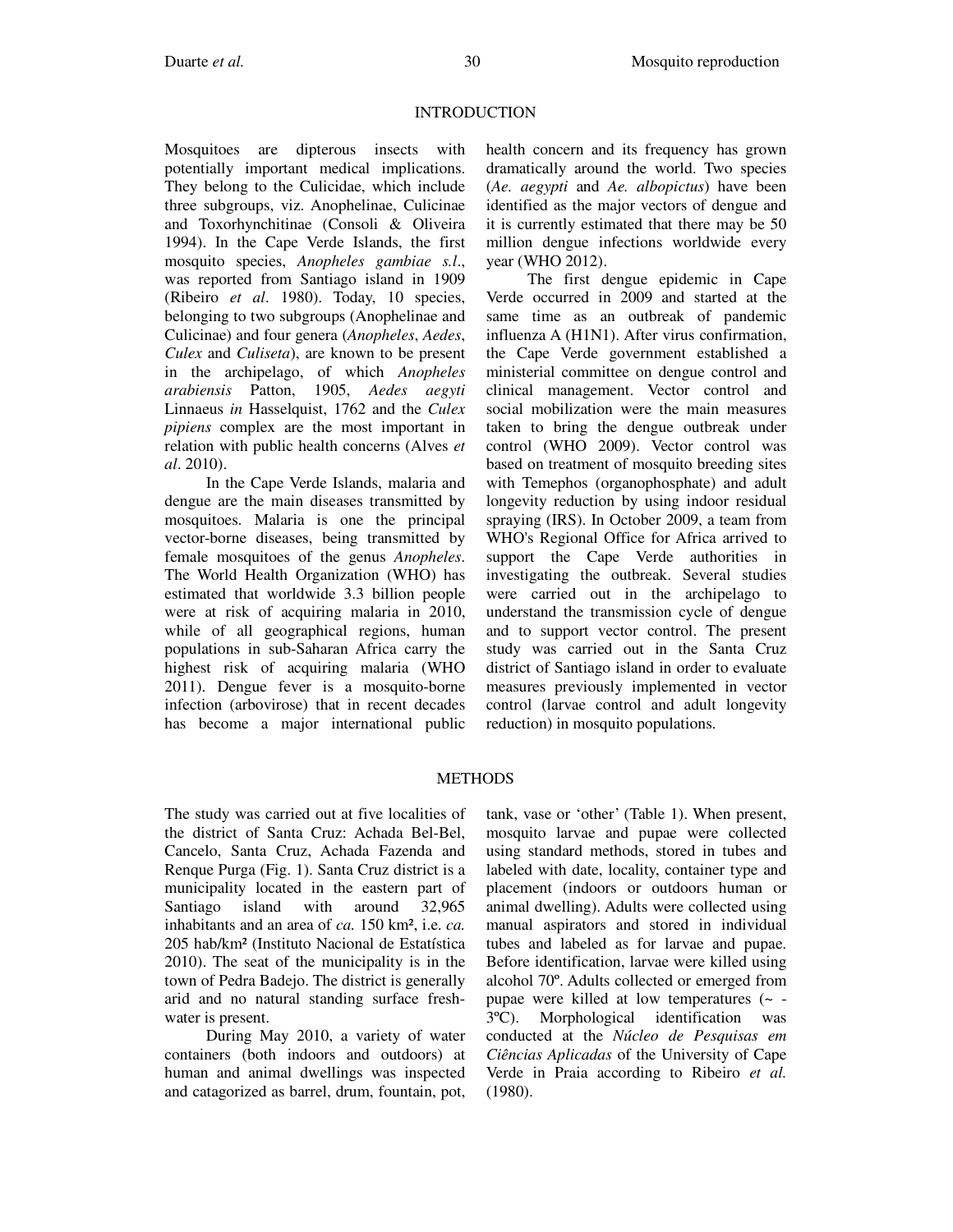

Localities visited during the study (Santa Cruz, Santiago island)

Fig. 1. Santa Cruz district, Santiago island, Cape Verde Islands. The study area is located to the north and south of the town of Pedra Badejo.

|                    | Water container |      |                      |     |       |         |         |
|--------------------|-----------------|------|----------------------|-----|-------|---------|---------|
|                    | Barrel          | Drum | Fountain             | Pot | Tank  | Vase    | : Other |
| Volume (in litres) | ~200            | ~200 | $\sim$ 1             |     | 2.000 | $\leq$  | $2 - 3$ |
| Characteristics    | <b>Plastic</b>  | Iron | For domestic animals |     |       | For     |         |
|                    |                 |      |                      |     |       | flowers |         |

Table 1. Types of water containers found during this study and some of their characteristics.

Observed frequencies were compared using goodness of fit tests. To model the effect of different parameters in container positivity, a logistic regression was used. Larvae and pupae density was summarized as present (at least one larva or pupa per container) or absent (no larvae or pupae recorded). The probability to record at least one larva or pupa per container was measured using as response variable the number of human residents per habitation, the number and type of water containers, their placement (indoors or out-

doors human or animal dwellings), the locality within the study area and their interactions. The final model was written as  $log (p/1-p)=b_0+b_1x_1+b_2x_2+...+b_nx_n$ , were  $b_0$ represent the intercept of the model,  $b_1$ ,  $b_2$  and  $b_n$  the regression coefficients and  $x_1$ ,  $x_2$  and  $x_n$ the response variables. Significant differences were established at 0.95 confidence level (a=0.05). Statistical analysis was carried out using R version 2.13.1 (R Development Core Team 2010).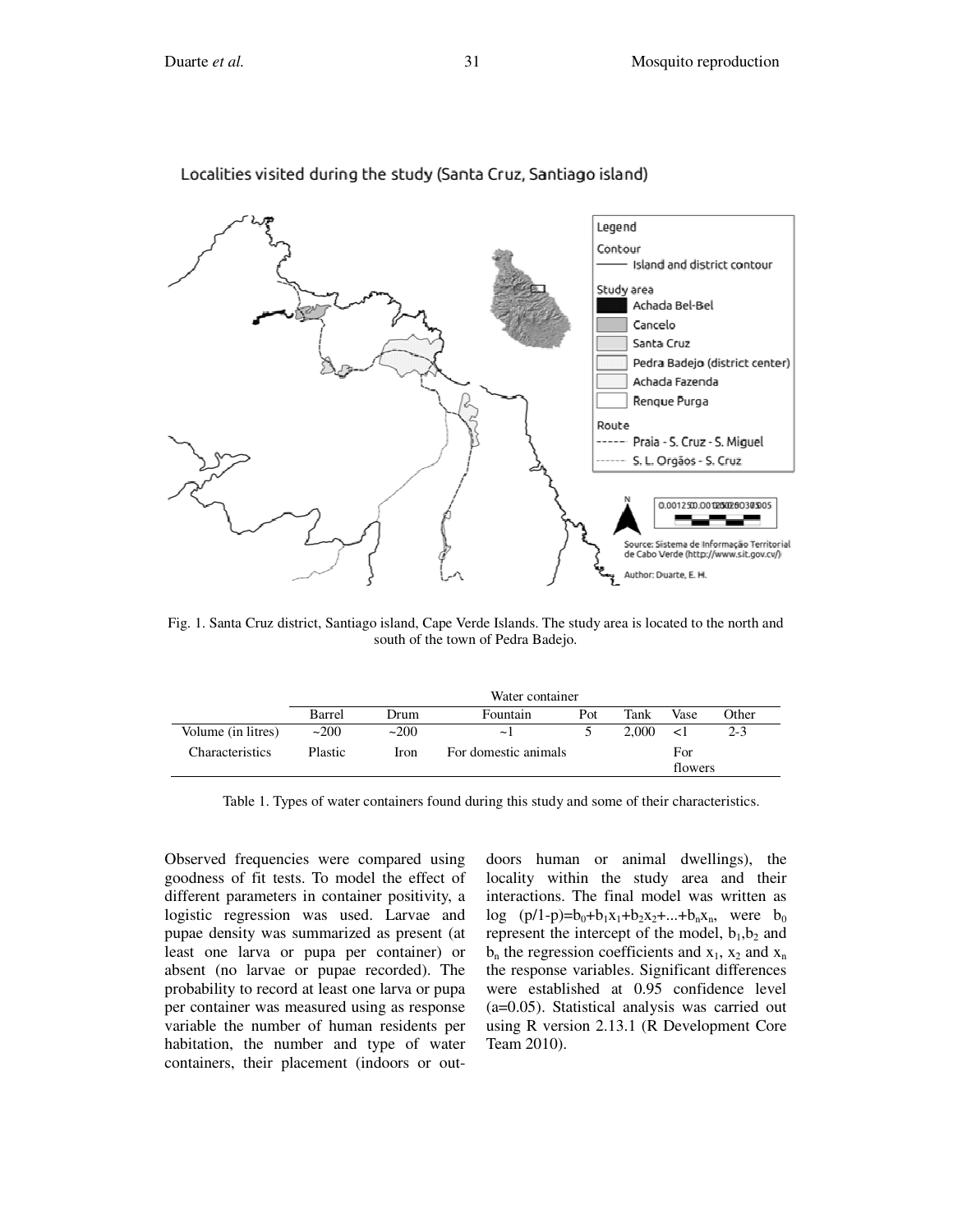#### **RESULTS**

During this study, 110 dwellings were visited and 345 water containers inspected (Table 2). Barrel (39.13%), drum (27.83%) and pot (17.68%) were the containers most frequently found and a significant difference was observed between their observed frequencies  $(\chi^2=312; df=6; p<0.001)$ . Half (50.72%) of the water containers were located at Renque Purga and Achada Fazenda in southern Santa Cruz and a significant difference was found in frequency of water containers in different parts of the study area  $(\gamma^2=22; df=4; p<0.001)$ . In 7.54% (n=26) of the water containers inspected, mosquito larvae or pupae were present, with drums being positive most frequently. Breeding sites of mosquitoes were located mostly indoors (57.69%) at human and animal dwellings, although without significant difference (W=8153; p>0.05). *Ae. aegypti* was the taxon most frequently encountered and the only one found throughout the study area (Fig. 2). *An. gambiae s.l.* was only found in Santa Cruz and Cancelo. Other Culicinae (not *Ae. aegypti*) were registered at three localities (Fig. 2), but these were not identified as to species.

| Locality       | Number of inspected | Number of water | % Positive container |  |
|----------------|---------------------|-----------------|----------------------|--|
|                | dwellings           | containers      | (n)                  |  |
| Achada Bel-Bel | 20                  | 68              | 2.94(2)              |  |
| Achada Fazenda | 30                  | 81              | 8.64(7)              |  |
| Cancelo        | 20                  | 59              | 3.39(2)              |  |
| Rengue Purga   | 20                  | 94              | 13.83(13)            |  |
| Santa Cruz     | 20                  | 43              | 4.65(2)              |  |
| Total          | 110                 | 345             | 7.54(26)             |  |
|                |                     |                 |                      |  |

Table 2. Water containers with mosquito larvae and pupae in the study area.



Fig. 2. Frequency of mosquito species collected at different localities based on identification of larvae, pupae and adults.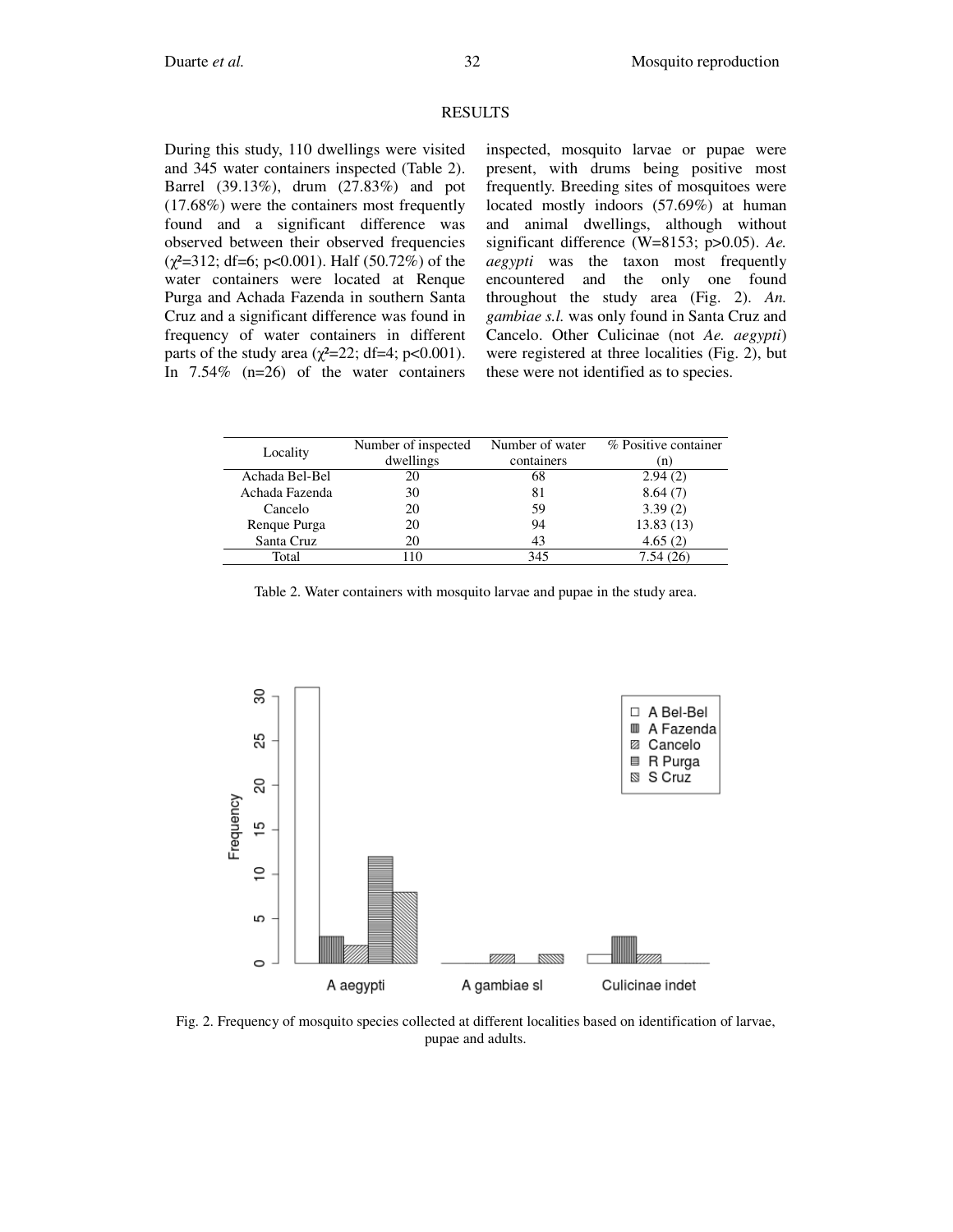|                        | Estimate | OR      | CI              | p-value |
|------------------------|----------|---------|-----------------|---------|
| Intercept              | $-1.71$  | $**$    | $**$            | >0.05   |
| Container number       | $-0.47$  | 0.13    | $0.03 - 0.51$   | < 0.05  |
| Container localization | $-0.47$  | 0.28    | $0.06 - 6.78$   | >0.05   |
| Container type         |          |         |                 |         |
| Fountain               | $-18.2$  | < 0.001 | $**$            | >0.05   |
| Drum                   | 1.21     | 3.36    | $0.77 - 14.71$  | >0.05   |
| <b>Others</b>          | $-18.5$  | < 0.001 | $**$            | >0.05   |
| Pot                    | $-79.4$  | 0.45    | $0.04 - 4.73$   | >0.05   |
| Tank                   | 1.28     | 3.6     | $0.22 - 59.53$  | >0.05   |
| Vase                   | 2.57     | 13.03   | $0.69 - 244.7$  | >0.05   |
| Locality               |          |         |                 |         |
| A. Fazenda             | $-0.81$  | 2.25    | $0.31 - 16.37$  | >0.05   |
| Cancelo                | 0.01     | 1.01    | $0.11 - 9.01$   | >0.05   |
| R. Purga               | 2.85     | 17.21   | $2.62 - 112.85$ | < 0.05  |
| S. Cruz                | $-0.34$  | 0.71    | $0.08 - 6.45$   | >0.05   |
| Interaction            |          |         |                 |         |
| Fountain               | $\ast$   | $**$    | $***$           | $**$    |
| Drum                   | 2.16     | 8.67    | $0.52 - 142.75$ | >0.05   |
| <b>Others</b>          | 0.94     | 2.56    | $**$            | $**$    |
| Pot                    | $-0.16$  | < 0.001 | < 0.001         | >0.05   |
| Tank                   | $-0.18$  | < 0.001 | < 0.001         | >0.05   |
| Vase                   | $-0.19$  | < 0.001 | < 0.001         | >0.05   |

Table 3. Logistic regression for container positivity using different parameters and their interaction. The best model was selected using Akaike Information Criterion (\* no data recorded, \*\* not estimated).

Table 3 summarizes the logistic regression modeling the effect of different parameters in container positivity. Container number and type, locality within the study area and

relation between container type and locality were the parameters which affected container positivity.

#### DISCUSSION

The commensal existence of some mosquito species within the human environment is wellknown. Commensal taxa usualy breed in water containers used by man in his daily activities. Many types of containers have been reported as potential breeding sites for mosquitoes (cf. Consoli & Oliveira 1994, Natal 2002). During the present study, no abandoned water containers were found. The absence of these could be the result of the clean-up operations carried out in 2009 (one of the measures included in social mobilization) or simply due to the lack of rain during the study period. This result suggests that a continuous transmission cycle can be maintained by mosquito populations by breeding in domestic containers. For an effective control of these mosquitoes, at least two spraying programmes per year need to be

conducted. Although barrels were the most frequent water container, drums were the most used as breeding site. Drums were often found to be the container type in an advanced state of degradation (Fig. 3) and conservation status of the container may be correlated with their positivity as a breeding site for mosquitoes, a hypothesis to be confirmed or rejected in future studies.

Indoor breeding sites were more frequent than outdoor sites, although no significant difference was observed at the 0.95 confidence level (W=8153, p>0.05). However, elsewhere in Cape Verde, outdoor breeding sites were more frequent than indoor sites (E.H. Duarte *et al.* unpublished data). We presume that these differences in placement are related to the locally prevailing social and cultural customs.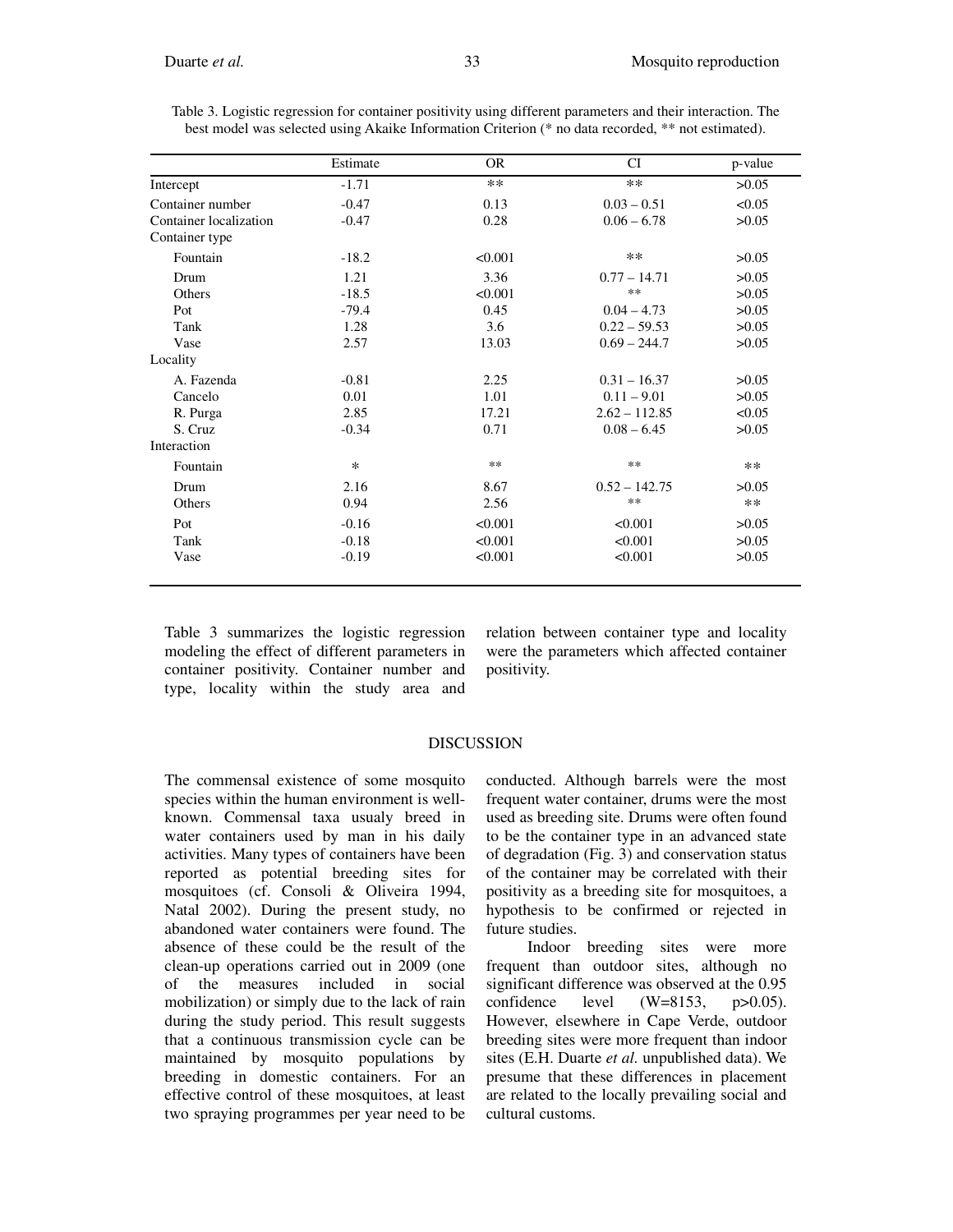During this study, 63 specimens (57 larvae and six adults) were morphologically identified. Due to the limited number of adult specimens, larvae and adults were pooled in the results. *Ae. aegypti* was the only species found throughout the study area (Fig. 2). Adaptation of this species to the human environment is well documented (cf. Ribeiro *et al.* 1980, Consoli & Oliveira 1994, Natal 2002). By breeding in artificial containers, this species consolidates a good transmission cycle (Natal 2002). *An. gambiae s.l.* was only found in Santa Cruz and Cancelo (Fig. 2). *An. arabiensis* is the only member of the *An. gambiae* complex known to be present in Cape Verde (Cambournac *et al.* 1982). This species is the main malaria vector in subsaharan Africa and in Cape Verde it has been identified as vector of lymphatic filariasis in Santiago island (Franco & Menezes 1955).

Three possibilities may explain the distribution of taxa found in this study: i) insufficient sampling effort (i.e. number of inspected dwellings; Table 2); ii) breeding

sites of *An. arabiensis* were not inspected (cf. Ribeiro *et al.* 1980); iii) the species is really absent at other localities. Other species were found at some localities, but not identified at the species level and these are given as Culicinae indet. (Fig. 2). As these bred in domestic containers, we suppose that they represent (at least in part) members of the *Cx. pipiens* complex, a species-group welladapted to the human environment (Ribeiro *et al.* 1980).

Only two parameters evaluated in the logistic regression did not present any effect in container positivity. Container placement, when tested alone, showed no effect in container positivity (ANOVA, p>0.05), but in interaction with container type, a moderate significant effect was demonstrated  $(p<0.05)$ . This interaction augments the drums oddsratio (OR) of 3.36 to 8.67, when compared with barrels  $(OR=1)$ . We believe that this interaction is caused by socio-economic factors, because this interaction represents the number of containers indoors or outdoors of



Fig. 3. Degraded drums, Achada Bel-Bel, Santa Cruz, Santiago, 11 December 2010 (António Varela).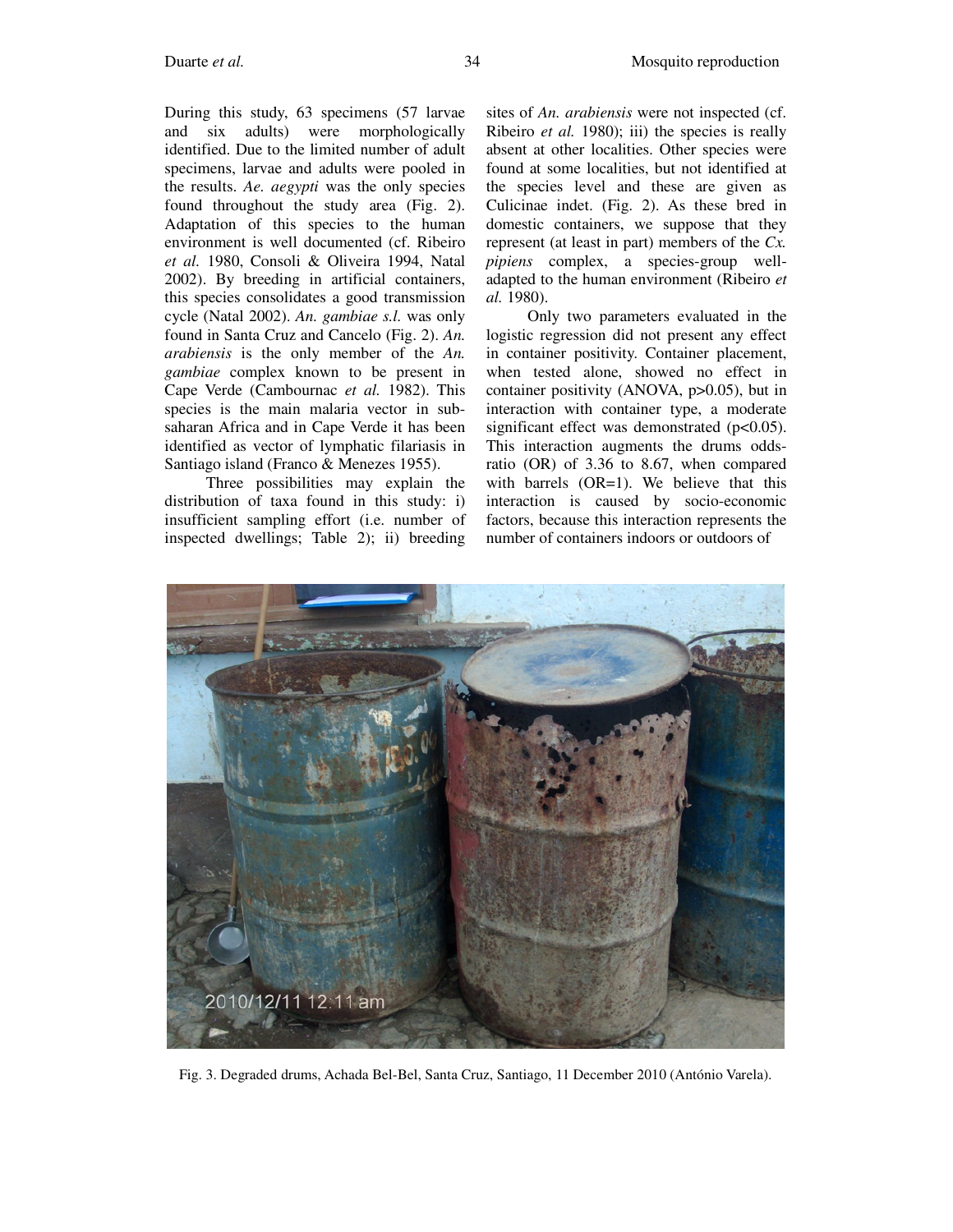dwellings. It was noted that the presence of outdoor containers was correlated (not statistical tested) with the presence of domestic animals, remodelling of the dwellings and other social concerns. As mentioned by Arunachalam *et al.* (2010), vector breeding and reproduction of *Ae. aegypti* are influenced by a complex interplay of factors. Some of these factors were taken into account during this study, but the influence of socio-economic factors was not tested. Although our results provide evidence for an important role of socio-economic factors in container positivity, more con-

clusive studies are needed to support this hypothesis.

In conclusion, the lack of data from before the 2009 dengue epidemic fever outbreak makes it difficult to evaluate the methods employed herein in relation to reproduction in mosquito populations. However, our results indicate the continuing breeding of mosquitoes in domestic containers after control measures had been implemented. Future studies should investigate why and how mosquitoes are able to use these containers as breeding sites even after control measures have been taken.

#### ACKNOWLEDGEMENTS

We wish to thank the people of the Santa Cruz district for their collaboration in this study. We also thank Dr João Baptista Semedo (*Delegado da Delegacia de Saúde de Santa Cruz*) for permits and financial support.

Comments by Dr Ibrahima Dia (*Institut d'Entomologie Médicale, Institut Pasteur de Dakar*) and the Editor helped to improve the manuscript.

# REFERENCES

- Alves, J., B. Gomes, R. Rodrigues, J. Silva, A.P. Arez, J. Pinto & C.A. Sousa, 2010. Mosquito fauna on the Cape Verde Islands (West Africa): an update on species distribution and a new finding. Journal of Vector Ecology 35: 307-312.
- Arunachalam, N., S. Tana, F. Espino, P. Kittayapong, W. Abeyewickrem, K.T. Wai, B.K. Tyagi, A. Kroeger, J. Sommerfeld & M. Petzold, 2010. Ecobio-social determinants of dengue vector breeding: a multicountry study in urban and periurban Asia. Bulletin of the World Health Organization 88: 173-184.
- Cambournac, F.J.C., C. Petrarca & M. Culuzzi, 1982. *Anopheles arabiensis* in the Cape Verde archipelago. Parassitologia 24: 265-267.
- Consoli, R. & R.L. Oliveira, 1994. Principais mosquitos de importância sanitária no Brasil. Editora Fiocruz, Rio de Janeiro. 228 pp.
- Franco, A. & A. Menezes, 1955. A filaríase autóctone (*W. bancrofti*) na ilha de Santiago (Estudo preliminar). Anais do Instituto de Medicina Tropical 12: 369- 393.
- Instituto Nacional de Estatística, 2010. IV Recenseamento geral da população e da habitação. Direcção de Estatística Demográficas e Sociais, Praia. Available at http://www.ine.cv/actualise/destaques/ files/CD/Start.pdf
- Natal, D., 2002. Bioecologia do *Aedes aegypti*. Biológico 64: 205-207.
- R Development Core Team, 2010. R: A Language and Environment for Statistical Computing. R Foundation for Statistical Computing, Vienna. Available at http://www.r-project.org
- Ribeiro, H., H.C. Ramos, R.A. Capela & C.A. Pires, 1980. Os mosquitos de Cabo Verde (Diptera: Culicidae). Sistemática, distribuição, ecologia e importância médica. Junta de Investigação Científica do Ultramar, Lisbon. 238 pp.
- World Health Organization, 2009. Dengue fever, Cape Verde. Weekly Epidemiological Record 84 (45): 469. Available at http://www.who.int/wer/ 2009/wer 8445.pdf